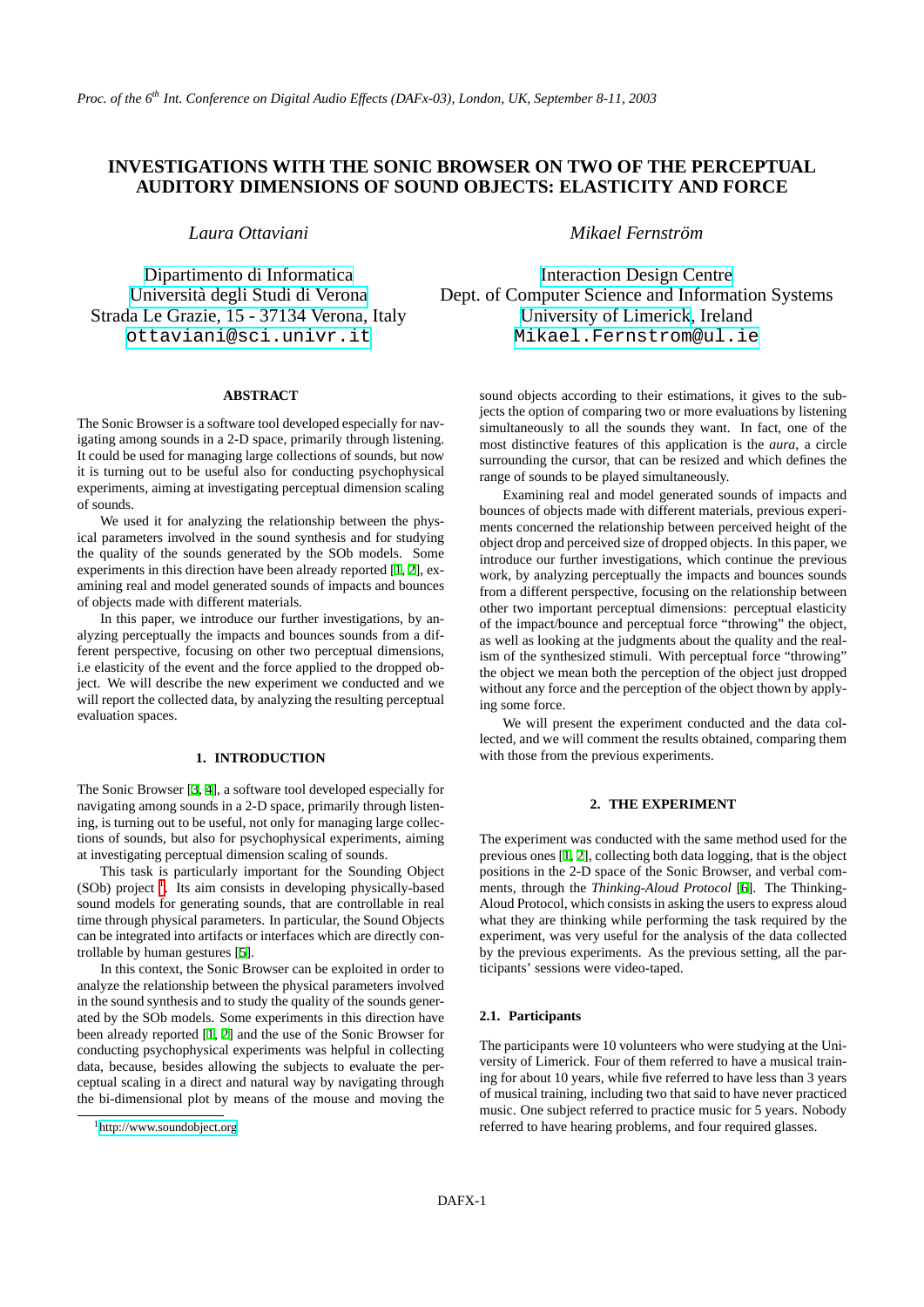## **2.2. Stimuli**

Since we obtained quite good results in comparing recorded and synthetic sounds in previous experiments [\[1,](#page-4-0) [2\]](#page-4-1), at this stage we preferred to involve only sounds synthesized with the sound models.

We decided to design them all with the PD-modules modeling impact interactions of two modal resonators [\[7\]](#page-5-0), simplified returning only one mode, because it was the model that gave us less spread data in the aforementioned works. As we aimed at investigating the relationship between elasticity and force applied to the objects, we decided for objects of two materials with completely different elasticity properties: wood and rubber.

Moreover, in designing the stimuli set, we paid attention to change slightly no more than two parameters simultaneously, in order to be able to make some observations on the influence of the parameters' values on the scaling and estimation results. In particular, we worked on the following parameters of the model: elasticity of the contact, force damping, gravity force, strike velocity, frequency, decay time. For the meaning of each parameter and the details of the model structure, we suggest to consult [\[7\]](#page-5-0).

The stimuli included in the sounds set were 18, consisting of 11 sounds of wood and 7 of rubber. All of them were sounds of bouncing events, excluded 2 for each material who consisted in single impact events.

## **2.3. Procedure**

The experiment was conducted in a quite, but not acoustically isolated room of the Interaction Design Centre, at the University of Limerick. The procedure was the same as the one applied in the previous studies: The participants had to navigate in the bidimensional plot of the Sonic Browser, where they were represented by the cursor and free to decide about the aura size, to listen to the stimuli through headphones, by placing the mouse on the objects representing the sounds, and to move the objects according to the two axes of the plot, i.e. perceptual elasticity of the impact/bounce and perceptual force "throwing" the object.

As in the previous experiments, the resulting data coordinates have been normalized between 0 and 1, for being able to compare the objects' locations estimated by each user, who preferred to arrange the sounds according to their own scales, and not paying attention to the screen boundaries.

Besides collecting data logging, we also recorded each session on video-tapes, in order to keep the data coming from the Thinking-Aloud Protocol.

After the scaling task, the subjects were asked to tag the sounds which they judged unrealistic and, in the debriefing phase that concluded each session, each participant filled out a 7-point Likert scale questionnaire, from a "poor" evaluation (0) to a "excellent" evaluation (6). The questionnaire was similar to that used in the previous experiments, but contrary to those experiments, we preferred to enhance the fact that each session comprised two tasks, i.e. scaling and tagging, by asking the subjects to evaluate the difficulty of the two tasks separately.

#### **2.4. Results and Observations**

In fig. [1](#page-2-0) (a) and fig. [1](#page-2-0) (b), we report the representation of the individual perceptual scaling and tagging information sorted by stimuli, and grouped according to the material: wood and rubber respectively.

We can see that the sounds locations, according at least to one dimension, are slightly spread and some objects are placed in the 2-D plot uniformly in both the dimensions. In particular, the sounds *6-rubber* and *7-rubber* have only 2 outliers for the force axis, while *5-rubber* has 3 outliers for both the axis and *9-wood* has 4 and 5 outliers respectively for the elasticity and the force dimension.

Anyway, we can observe from the data collected that most of the users agreed in scaling the stimuli, at least in one dimension. In particular, a part from some outliers, the sounds *5-rubber*, *6 rubber*, *7-rubber* and *9-wood* were estimated uniformly in both the dimensions, while all the other sounds were judged uniformly in at least one dimension. We can observe that the sounds *6-rubber* and *7-rubber* are the only two stimuli of the rubber-set that consisted of a single impact event.

Looking at the tagging task, we can notice that there is one sound, *2-wood*, that was considered by all participants to be realistic, and 8 sounds were defined to be realistic by at least 7 users. It is interesting to underline that, among these 8 sounds, the sound *7-rubber* belongs to the best uniformly scaled stimuli.

The better results of the tagging task, achieved with this experiment rather than those conducted previously [[1](#page-4-0), [2](#page-4-1)], could be due to the use of a sound set designed with the same sound model and of a model parameters' setting that is more value-centered.

From the verbal protocol arose that the scaling task was difficult for some participant, because of the influence of other dimensions involved in the event, such as size or weight of the objects, loudness or height of the drop. In particular, five subjects referred to be influenced on their scaling task performances by a pitch variation in the sounds and two by the objects size.

For instance, a participant referred that "it's really hard to judge about force, because they sound like they are different sized objects. So you don't know whether the impact sound that they make is because they are thrown, or because they are bigger". Four subjects were "confused from them (some sounds) thrown from a different height". Some participants were biased by the loudness, the hardness of the dropping objects, their weight or their material. In particular, one subject reported to hear not only the dropping object but also the object where it is dropping on, its shape and material, by saying that "the object where has been dropped on sounds quite strange. It is a kind of complex thing being dropped on and there's something else vibrating as well " and, moreover, "it's like it has been dropped inside an object, where there is a kind of rim that is vibrating", and, as far as the material is concerning, "that's a completely different material, this one, where it is dropping on". Another participant noted that some dropping objects " hit on something that has a different density or dropped from a lower height".

As we already underlined, all the sounds were scaled quite uniformly, at least in one dimension, and, moreover, we can observe that the four sounds of single impact events, i.e. *7-wood*, *11-wood*, *6-rubber* and *7-rubber*, were all judged to have minimum elasticity, as it could be expected, and all were scaled very uniformly, probably because the scaling of the single impact events is not affected by the bouncing pattern. For example, in a bouncing sound "the second and the third (bounces) go higher, louder . . . I think it's higher in elasticity" and "the sound of it seems to bounce for too long and the bouncing thing is very, very small . . . too small for it". In addition, we can see that, among them, the rubber objects converge to the zero-elasticity point less than the wood objects, probably due to the characteristic elasticity of the materials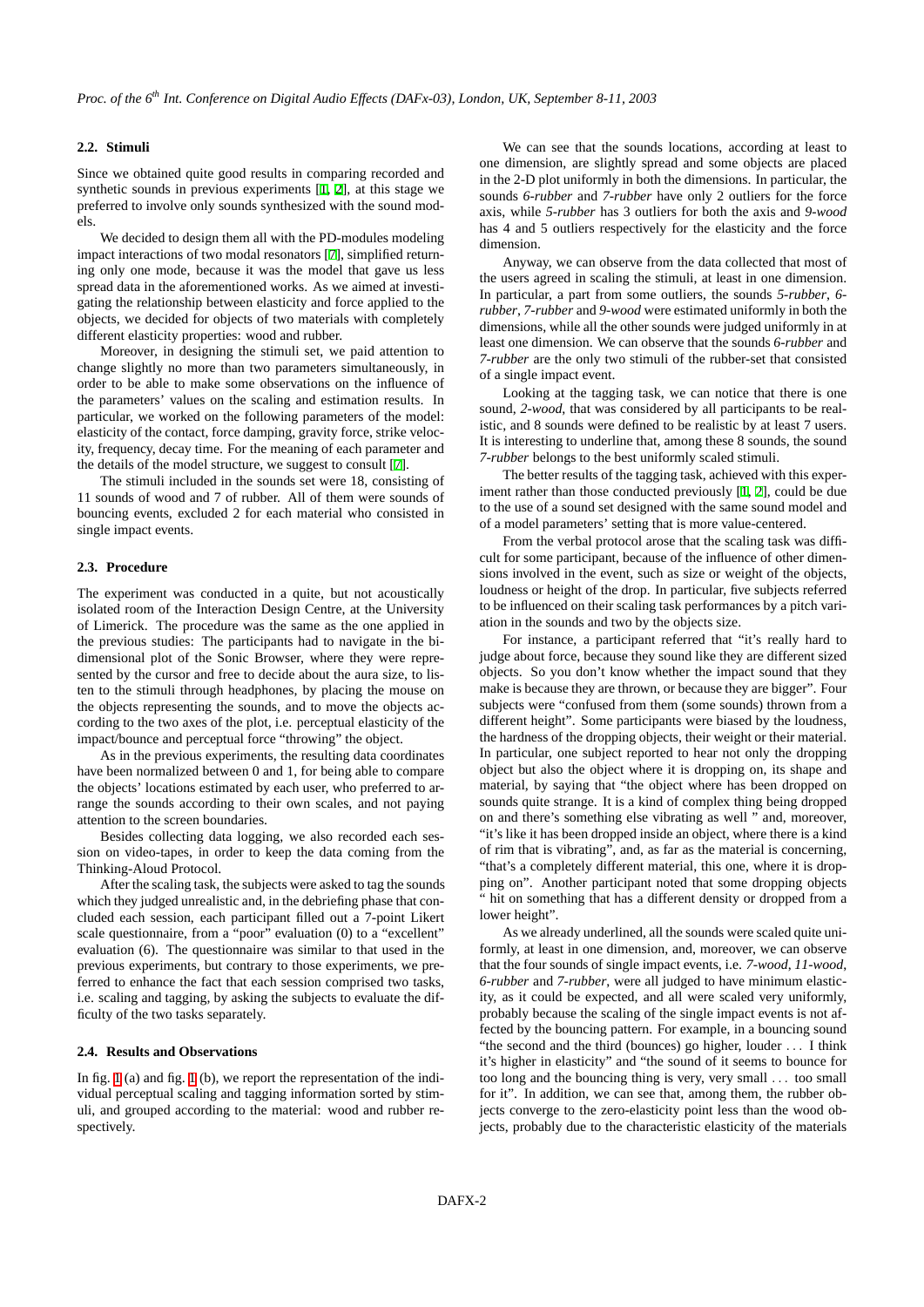

<span id="page-2-0"></span>Figure 1: *Representation of the individual perceptual scaling and tagging information sorted by stimuli. (a) Only wood objects. (b) Only rubber objects.*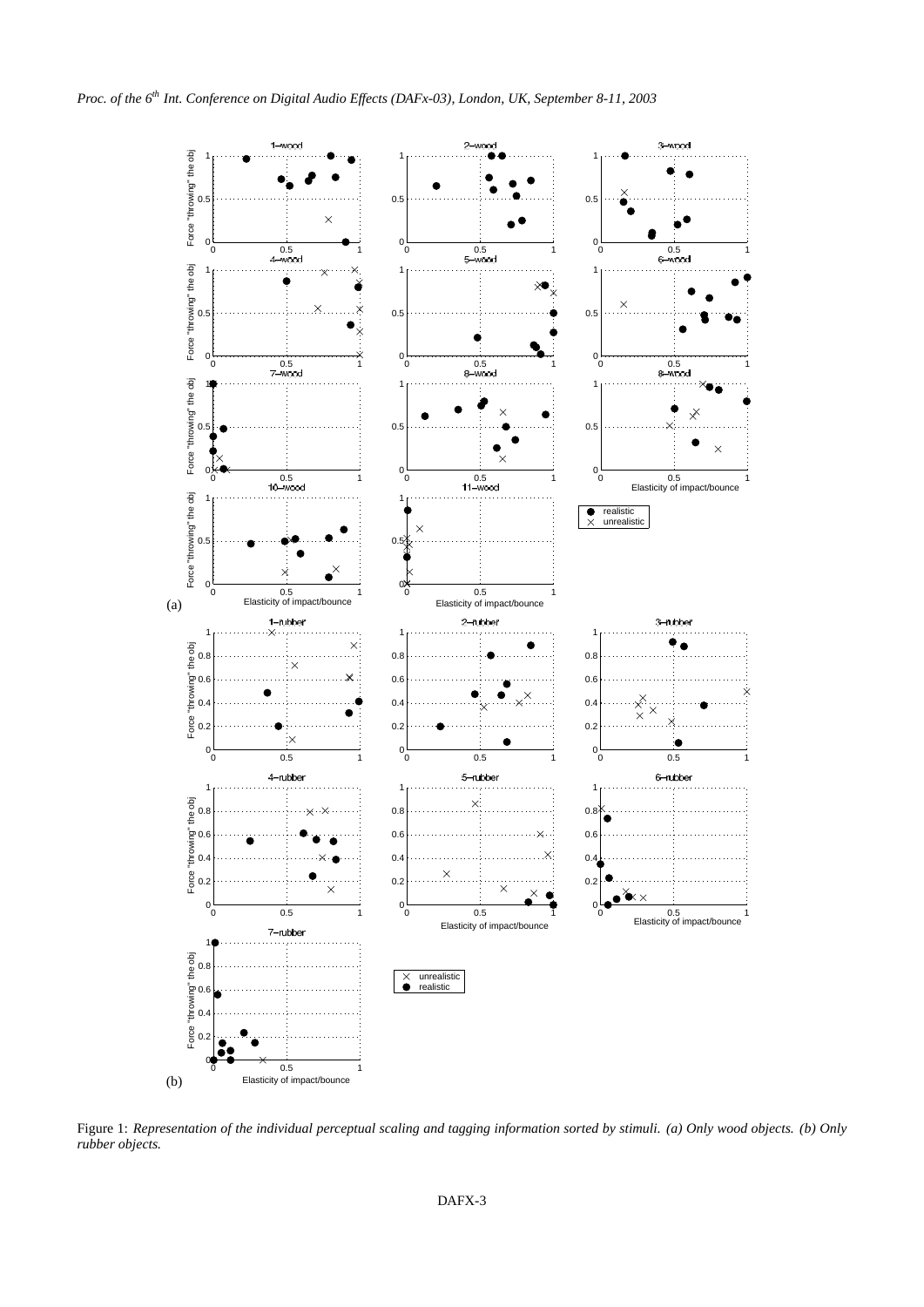

Figure 2: *Representation, by a box plot, of the perceptual scaling of the elasticity and force of the impact/bounce event sorted by stimuli.*

involved. We can see this by looking at fig. [3,](#page-4-6) where we plot the centroid of the scaling of each stimulus. These centroids are computed by keeping all the values, including the outliers. Although the barycentres would be more accurate by excluding the outliers, the plot represented in fig. [3](#page-4-6) can give a general view of the stimuli mean positions within the perceptual space.

Observing the locations of the single impact sounds, we can notice a distinction of their perceptual estimations from the rest of the stimuli set and, moreover, that the material characteristics of these events appear to be distinct on both the scaling dimensions. In fact, the wood objects with a single impact sounds are identified to have in average less elasticity and more force rather then the rubber objects.

In the plot of the centroid three more sounds, that are *4-wood*, *5-wood* and *5-rubber*, are judged to have a high level of elasticity, resulting to be on the right hand of the graph, quite separated from the other stimuli. We can observe that these three sounds were the only in the set to have the strike velocity parameter with a lower value, rather than the others, which could mean that the changing in the strike velocity in the model is perceived as an increase in elasticity.

As far as the other stimuli locations are concerned, we can see the complex relations that connect the model parameters with the stimuli, although the centroid positions includes the outliers.

By the sessions task performances, it is clear the utility of the aura for conducting the scaling task. Usually, at the beginning of the experiment, the subjects took "the aura smaller. I will listen to them (the sounds) all together when they are organized a bit more. I slow down the aura", while they used the aura for comparing the sounds and evaluating their judgments afterwards.

Moreover, it is interesting to notice that some participant preferred to judge the two dimensions together, while some others preferred to start by scaling one dimension and then moving to scale the other, because "it's really hard to judge the two together". In fact, "if I will try to think of the two things I will come confused".

In fig. [4](#page-4-7) we report the results of the questionnaire filled out by each participant during the debriefing phase, by representing the cumulative participant response with a bar chart.

The most interesting result, arisen from it, is that, even if the users found both the tasks difficult, they judged the scaling task harder then the tagging task, probably because of the influence of other dimensions in the event perception, as resulting from the verbal protocol as well. Despite this difficulty, the sounds were scaled consistently, at least in one dimension.

Moreover, the sounds were judged to be realistic and of good quality and these positive results could be connected to those obtained from the tagging task, as we have already reported.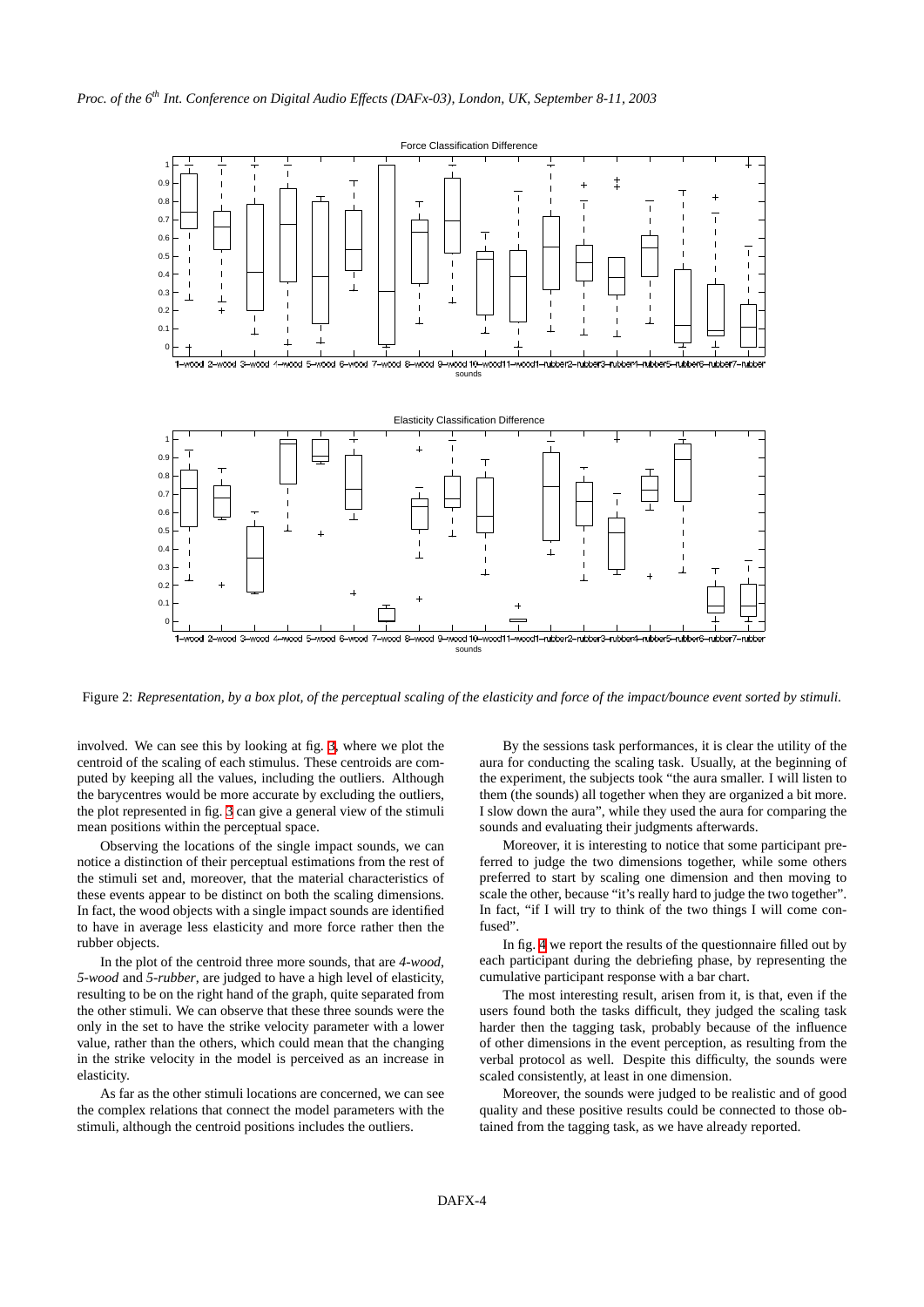

<span id="page-4-6"></span>Figure 3: *Centroids of the scaling of each stimulus, sorted by material (Rubber objects written in bold).*



<span id="page-4-7"></span>Figure 4: *Results of the questionnaire filled out during the debriefing phase: Cumulative Participant Response.*

As far as the software application is concerned, the ease of use of the Sonic Browser was judged to be on average, the slight delay of up to .3 seconds for playing a sound was noticed but accepted, and it didn't affected the tasks performances, since the question about the difficulty in playing the last sound listened was answered positively. Finally, good evaluations were achieved for the questions regarding how subjects found the interface to be understandable and learnable.

## **3. CONCLUSIONS**

We can see that the Sound Objects are judged to be quite realistic and, even if they are tagged as unrealistic, because they are cartoonification of the reality, they still convey information and the physical properties of the events are still perceived by the listeners.

In particular, we have seen that the participants distinguished quite clearly among materials and about event identity. We have noted a parameter, the strike velocity, that could be particularly involved in the elasticity scaling. Nevertheless, some other investigations are needed in order to confirm this hypothesis.

As in previous experiments, the results are affected by the influence of other dimensions, which weren't examined in this case. The sound objects could be located in a multidimensional physical space and in a multidimensional perceptual space, connected to each other by a complex relationship.

Nevertheless, these experimental results were more uniformly estimated rather than those from the previous results. Therefore, we can state that, by providing to users sound objects synthesized with the same model, the listeners could scale the stimuli more easily and clearly. In this way, the sounds could convey information to the listeners. Moreover, even if the sounds are judged to be not realistic, what it is important is not to introduce distractors, such as a buzz tail, that could turn the user listening attitude.

## **4. ACKNOWLEDGMENTS**

This work has been supported by the European Commission under contract IST-2000-25287 ("SOb - the Sounding Object"). The Authors thank the users, who participated voluntarily to the experiment. They are also grateful to Eoin Brazil for the contribution and installation of the Sonic Browser and to Colm McGettrick for his help in the room experiment setting.

#### **5. REFERENCES**

- <span id="page-4-0"></span>[1] L. Ottaviani, E. Brazil, and M. Fernström, "Psychoacoustic experiments for validating sound objects in a 2-D space using the sonic browser," in *Proceedings of the XIV Colloquium on Musical Informatics (XIV CIM 2003)*, Firenze, Italy, 2003, pp. 90–94.
- <span id="page-4-1"></span>[2] E. Brazil, M. Fernström, and L. Ottaviani, "Psychoacoustic validation and cataloguing of sonic objects: 2D browsing," in *The Sonic Object*, D. Rocchesso and F. Fontana, Eds., pp. 257–294. Mondo Estremo, 2003, Freely distributed under the GNU Free Documentation License. Available at <http://www.soundobject.org/SObBook/>.
- <span id="page-4-2"></span>[3] E. Brazil and M. Fernström, "Let your ears do the browsing the Sonic Browser," *The Irish Scientist*, 2001.
- <span id="page-4-3"></span>[4] E. Brazil, M. Fernström, G. Tzanetakis, and P. Cook, "Enhancing sonic browsing using audio information retrieval," in *Proceedings of the 2002 International Conference on Auditory Display*, Kyoto, Japan, 2002.
- <span id="page-4-4"></span>[5] D. Rocchesso, R. Bresin, and M. Fernström, "Sounding objects," *IEEE Multimedia*, vol. 10, no. 2, pp. 42–52, 2003.
- <span id="page-4-5"></span>[6] M.T. Boren and J. Ramey, "Thinking aloud: Reconciling theory and practice," *IEEE Transactions on Professional Communication*, vol. 43, no. 3, pp. 261–278, September 2000.